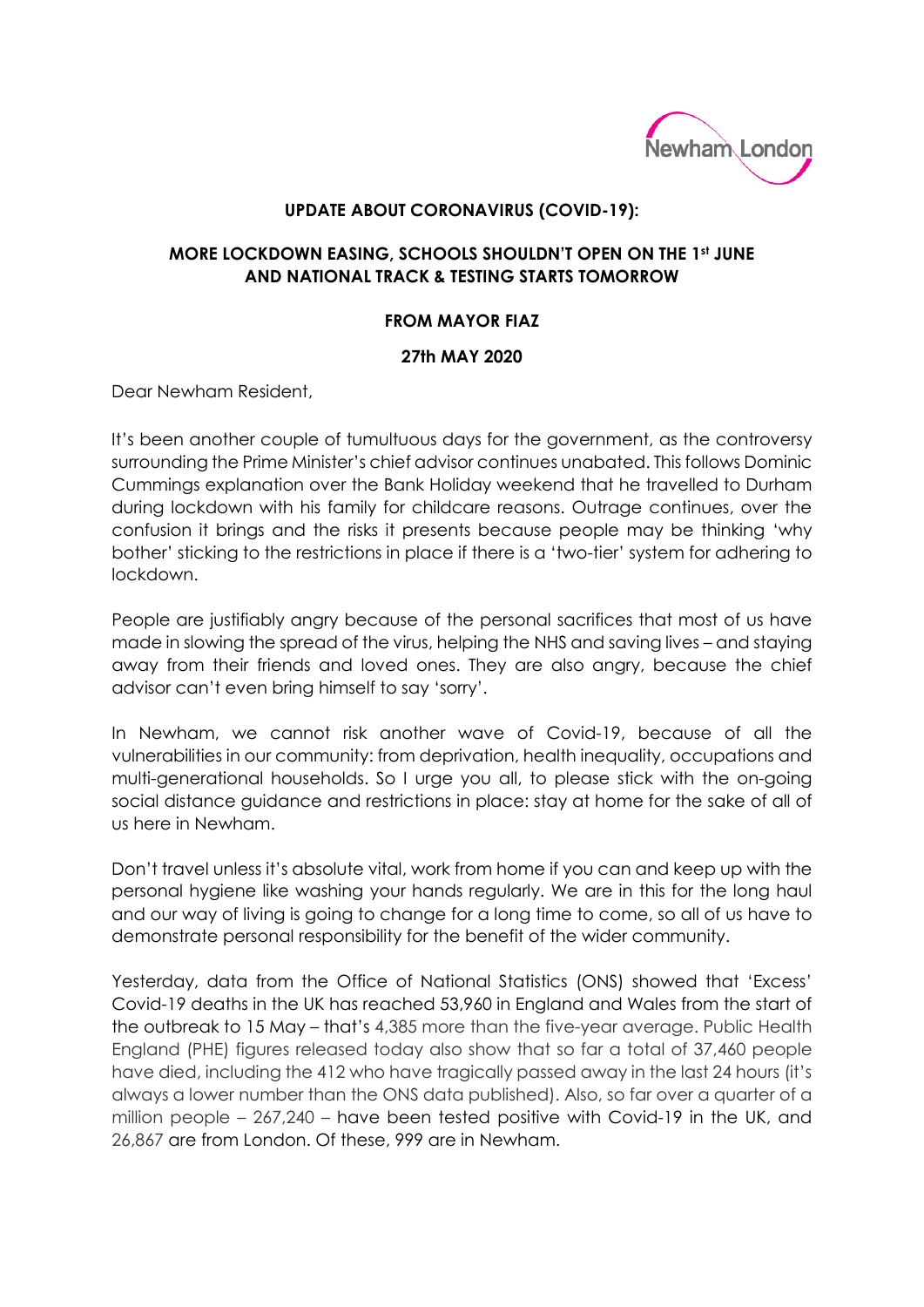Earlier this evening, Health Secretary Matt Hancock announced that from 9.00am tomorrow morning (Thursday 28<sup>th</sup> May), any one with Covid-19 symptoms will be able to get a test, including under 5-year olds, and if you are one of those you must isolate immediately. **You can book a test on nhs.uk/coronavirus or by calling 119**.

Also starting tomorrow morning, will be the national track and tracing system which aims to break the chain of transmission, where those tested as Covid-19 positive, will be contacted within 24-hours. They will establish who you have been in contact with, and may have infected; and this could be anyone that you've been in contact with for more than 15 minutes – including people in your own household. Remember, Covid-19 transmission is likely to be higher based on your social contacts and who you've been 'networking' with. The national system will be supported by plans across each local authority, to tackle local waves of Covid-19; and on Friday I announced that Newham is part of 4 Councils in London leading this effort in the capital.

On Monday, the government also announced more lockdown easing measures, as part of this 'phase 2' of its 'Covid-19' recovery. This includes, allowing car showrooms and indoor markets to re-open from next week, and then from June 15 some other 'non-essential' shops can begin to re-open (selling items including clothes, shoes, toys, furniture, books, and electronics). But businesses will only be able to open if they are able to put in place the required 'social distancing' measures for the benefit of customers and employees. This will inevitably put more pressure on space in our high streets, and on the public transport system (which will be restricted in any case); and that's why we are prioritising space for cycling or walking around the borough.

Next Monday, schools are meant to open for more pupils, under guidance issued by the government. As I said last week, they should not open; until it is safe to do so for children, families and staff. I also stated that the Council will not take action against any parent or carer who decides not to send their child to school.

At this evening's Health and Wellbeing Board, we agreed to set up an Expert Advisory Group of clinicians to provide oversight on the risk assessments guidance the Council is providing to schools; so that we have an additional level of assurance for the Council as part of our borough-wide response to Covid-19 in the borough. This means that if the clinical experts don't believe a school's risk assessment is adequate, they will issue a notice of improvements required. More details about this soon, and in the meantime here's another statement about schools opening that the Council will be issuing tomorrow morning:

*'Newham Council continues to stand side-by-side with our young people, schools, teachers and parents; and the whole community as we respond to Covid-19 global pandemic and its impact in our borough. We share the deep concern felt by parents, teachers, support staff and school leaders about the Government's proposals that primary schools open to larger numbers of pupils from the 1st of June.*

*Since the end of March, the vast majority of schools across Newham have been open*  for children of key workers and vulnerable children, and continue to provide home *learning for pupils who have remained in their homes. We commend their efforts, and those of the parents concerned, during this time of national emergency.*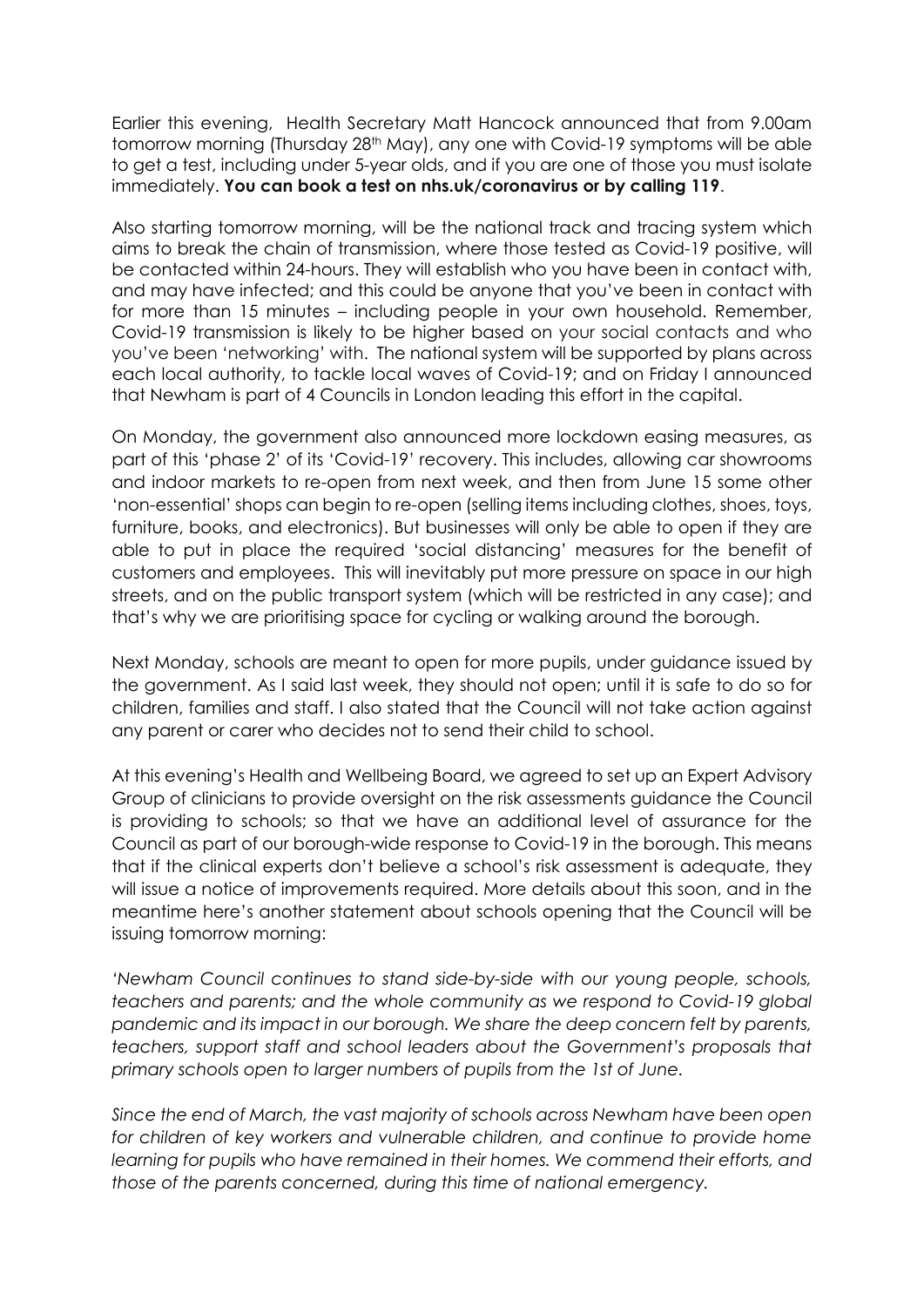*While we all want to have more pupils returning to our schools, we only want this to happen as soon as it is safe to do so. That's why the Government has been unhelpful in setting an arbitrary date of 1st June, as a significant majority of our schools in Newham will not be ready by this time.* 

*Last week, the Mayor of Newham expressed her concerns that schools shouldn't reopen on the 1st June due to the underlying health inequalities and deprivation that have led to a disproportionate impact on residents, particularly those from Black, Asian and Minority Ethnic communities. All these factors mean that our residents are more vulnerable in the event of a second wave of COVID-19. This is why the Council has announced it won't take action against any parent or carer that decides against sending their child to school on the 1st June.* 

*The Mayor and Council believe that it is important that the Government ensures that the necessary conditions are met before it makes the decision that it is safe for children*  to return to school. For this reason, the Council is demanding that the Government *and Public Health England provide it with timely and complete Covid-19 related*  infection and transmission data for the borough, because at present this is not being *provided. The Council also needs the resources to support the regular testing of children, staff and a whole school.*

All schools are conducting risk assessments specific to each school's local *circumstances and context. Newham Council is establishing an Expert Advisory Group comprising of clinical practitioners, to provide additional advice and assurance to support the risk assessments being developed by schools in Newham.* 

*While the Council provides advice and guidance, ultimately it is the school's Governing Body which determines if a school should open. The vast majority of schools in Newham have decided that the 1st June is not the appropriate time to open for more pupils, and we welcome the conclusions that they have reached.* 

*We are all coming together to work collaboratively to reduce the risk of Covid-19 spreading in our borough, prevent a second wave and save lives. That's why we believe that schools in Newham should only open further when they will be safe places for staff and pupils.'*

We've been proud of our teachers, school staff and parents who have worked together during the Covid-19 lockdown and will continue to work to support them in the coming weeks and months ahead. They know that we all need to come together to work collaboratively on this; so we reduce the risk of Covid-19 spreading in our borough, prevent a second wave and save lives together as a united Newham community.

Finally, I wanted to share this wonderful video I was sent by *'Act Up Newham!'*; the brilliant Newham-based inclusive theatre company create high quality performances that challenge audiences' perceptions of disability.